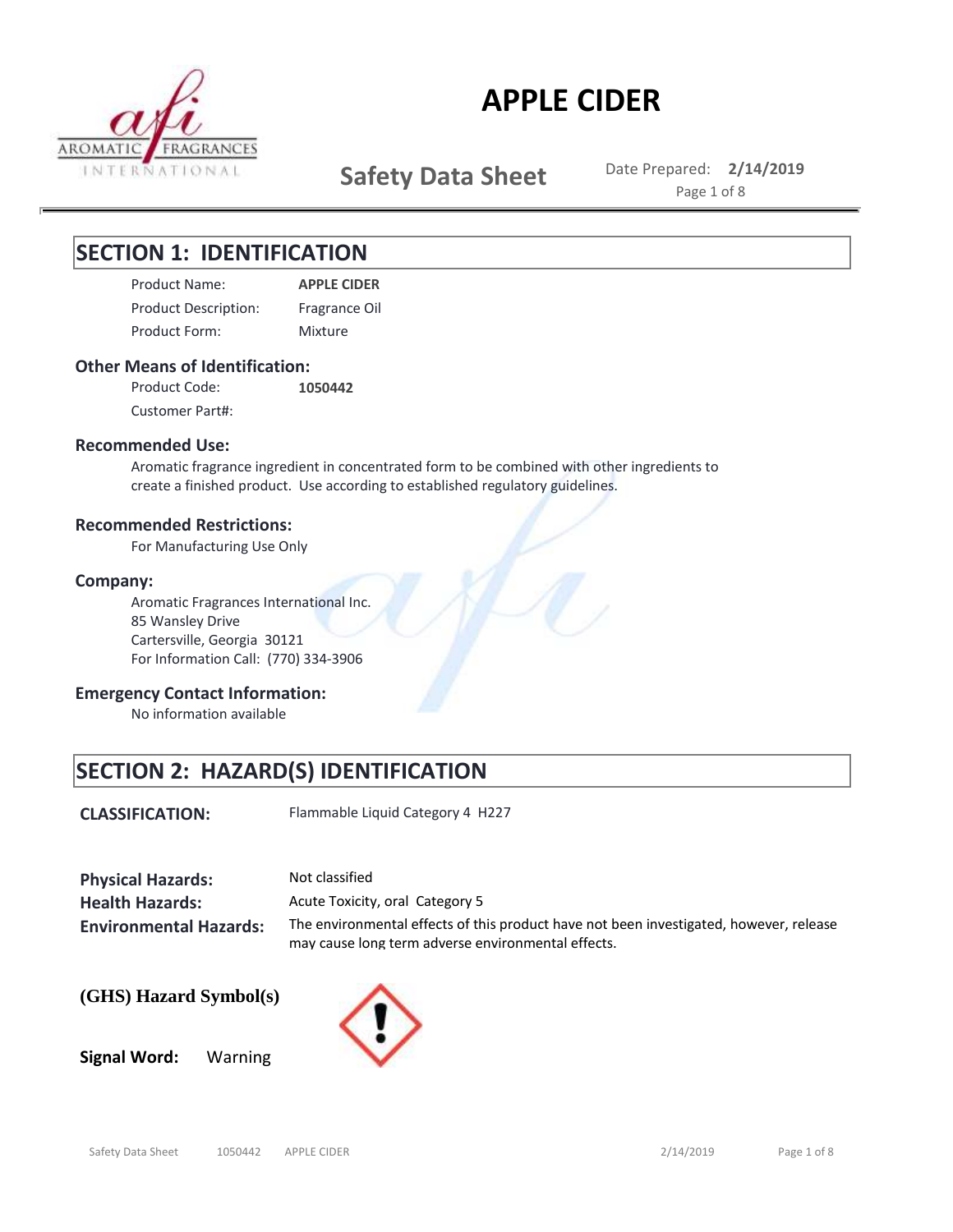

**Safety Data Sheet** Date Prepared: 2/14/2019

Page 2 of 8

### **Hazard Statement(s):**

H227: Combustible Liquid H302: Harmful if swallowed H315+H317: Causes skin irritation and May cause an allergic skin reaction H320+H335: Causes eye irritation and May cause respiratory irritation

### **Precautionary Statement(s):**

P101: If medical advice is needed, have product container or label at hand. P102: Keep out of reach of children. P103: Read label before use.

### **Prevention Statement(s):**

P202: Do not handle until all safety precautions have been read and understood.

P210: Keep away from heat, hot surfaces, sparks, open flames and other ignition sources. No smoking.

P211: Do not spray on an open flame or other ignition source.

P220: Keep/Store away from clothing/…/combustible materials.

P221: Take any precaution to avoid mixing with combustibles.

P232+P233: Protect from moisture, Keep container tightly closed, Keep cool.

P261: Avoid breathing dust/fumes/gas/mist/vapours/spray.

P262: Do not get in eyes, on skin, or on clothing.

P263: Avoid contact during pregnancy/while nursing.

P264: Wash thoroughly after handling.

P270: Do not eat, drink or smoke when using this product.

P271: Use only outdoors or in a well-ventilated area.

P273: Avoid release to the environment.

### **Response Statement(s):**

P301+P315: IF SWALLOWED: Get immediate medical advice/attention.

P303+P352: IF ON SKIN (or hair): Wash with plenty of water.

P305+P352: IF IN EYES: Wash with plenty of water.

P333+P352: If skin irritation or a rash occurs: Wash with plenty of water.

P342+P340: If experiencing respiratory symptoms: Remove person to fresh air and keep comfortable for breathing. P363: Wash contaminated clothing before reuse.

### **Storage Statement(s):**

P402: Store in a dry place. P403: Store in a well ventilated place. P404: Store in a closed container. P410: Protect from sunlight.

### **Disposal Statement(s):**

P501: Dispose of contents/container in accordance with local/regional/international regulations

### **Additional Information:**

No information available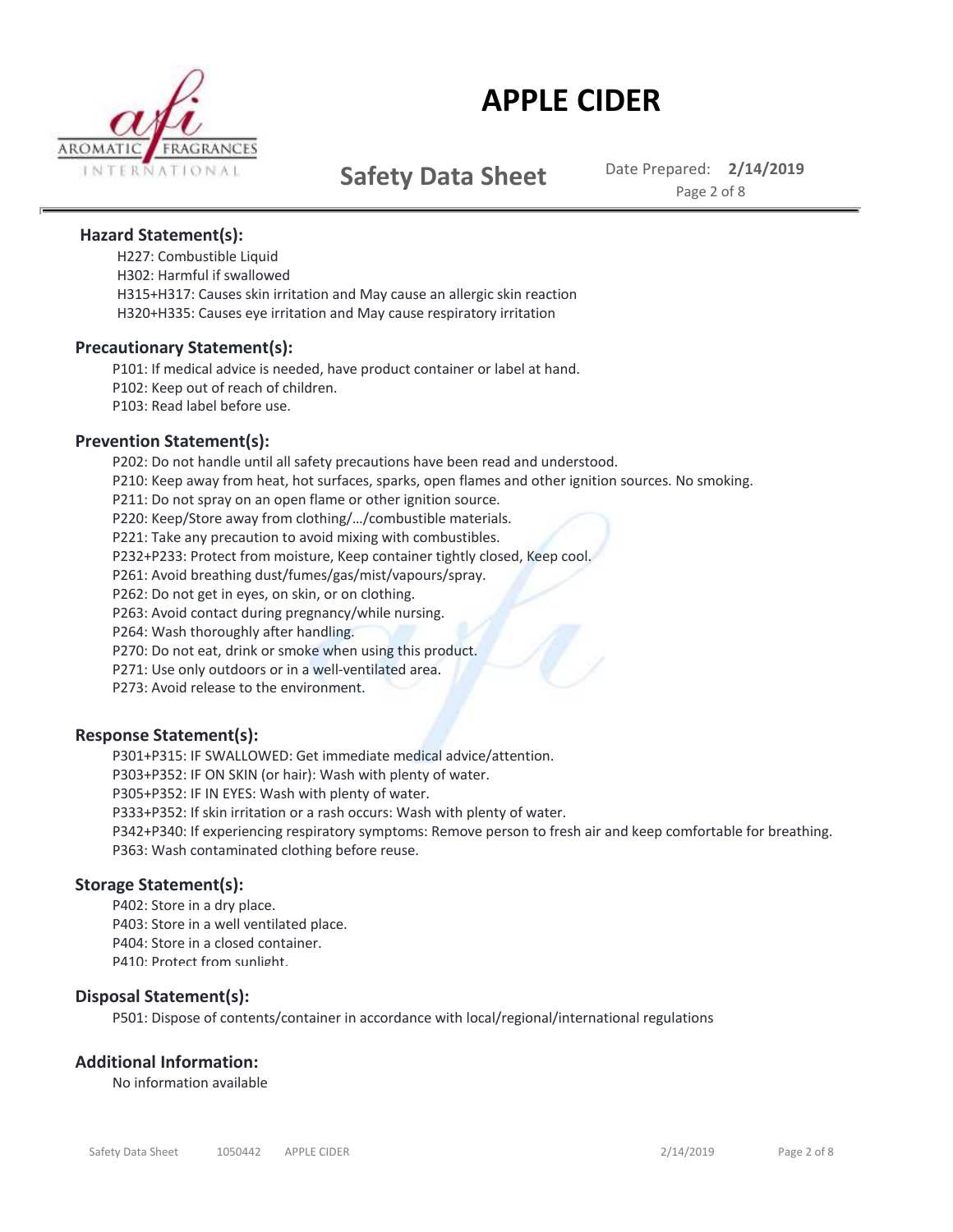

**Safety Data Sheet** Date Prepared: 2/14/2019

Page 3 of 8

### **SECTION 3: COMPOSITION AND INFORMATION ON INGREDIENTS**

### **Mixtures:**

This product is a mixture of ingredients containing the following substances representing a health or environmental hazard according to GHS (Global Harmonized System).

| <b>Substance Name</b>  | CAS#      | Percentage |
|------------------------|-----------|------------|
| AMYL ACETATE           | 628-63-7  | $.01 - 5%$ |
| <b>BENZALDEHYDE</b>    | 100-52-7  | $.01 - 5%$ |
| CEDARWOOD OIL VIRGINIA | 8000-27-9 | $.01 - 5%$ |
| <b>CITRAL</b>          | 5392-40-5 | $.01 - 5%$ |
| ETHYL ACETATE          | 141-78-6  | $.01 - 5%$ |

### **Other Information:**

| <b>Substance Name</b> | CAS#     | Percentage |
|-----------------------|----------|------------|
| Diethyl Phthalate     | 84-66-2  | $0.00\%$   |
| Vanillin              | 121-33-5 | 1.50%      |

None of the chemical substances in this mixture are listed as an Extremely Hazardous Substance (EHS) in Appendix A of Title 40 of the CFR part 355.

### **Trade Secret Declaration:**

The exact chemical makeup of this mixture is held to be a trade secret. Additional information will be made available upon request from authorized medical professionals through normal legal channels.

## **SECTION 4: FIRST AID MEASURES**

### **Inhalation:**

Remove from exposure to fresh air. Contact a physician as necessary.

### **Eye Contact:**

Flush immediately with clean water for at least 15 minutes. Contact a physician if irritation persists.

### **Ingestion (Swallowing):**

Contact a physician or poison control center immediately.

### **Skin Contact:**

Remove any contaminated clothing or shoes. Wash affected areas thoroughly with soap and water. Contact a physician if irritation persists.

### **General Information:**

Treat symtomatically. Ensure medical treatment personnel have access to this safety data sheet if necessary.

## **SECTION 5: FIRE FIGHTING MEASURES**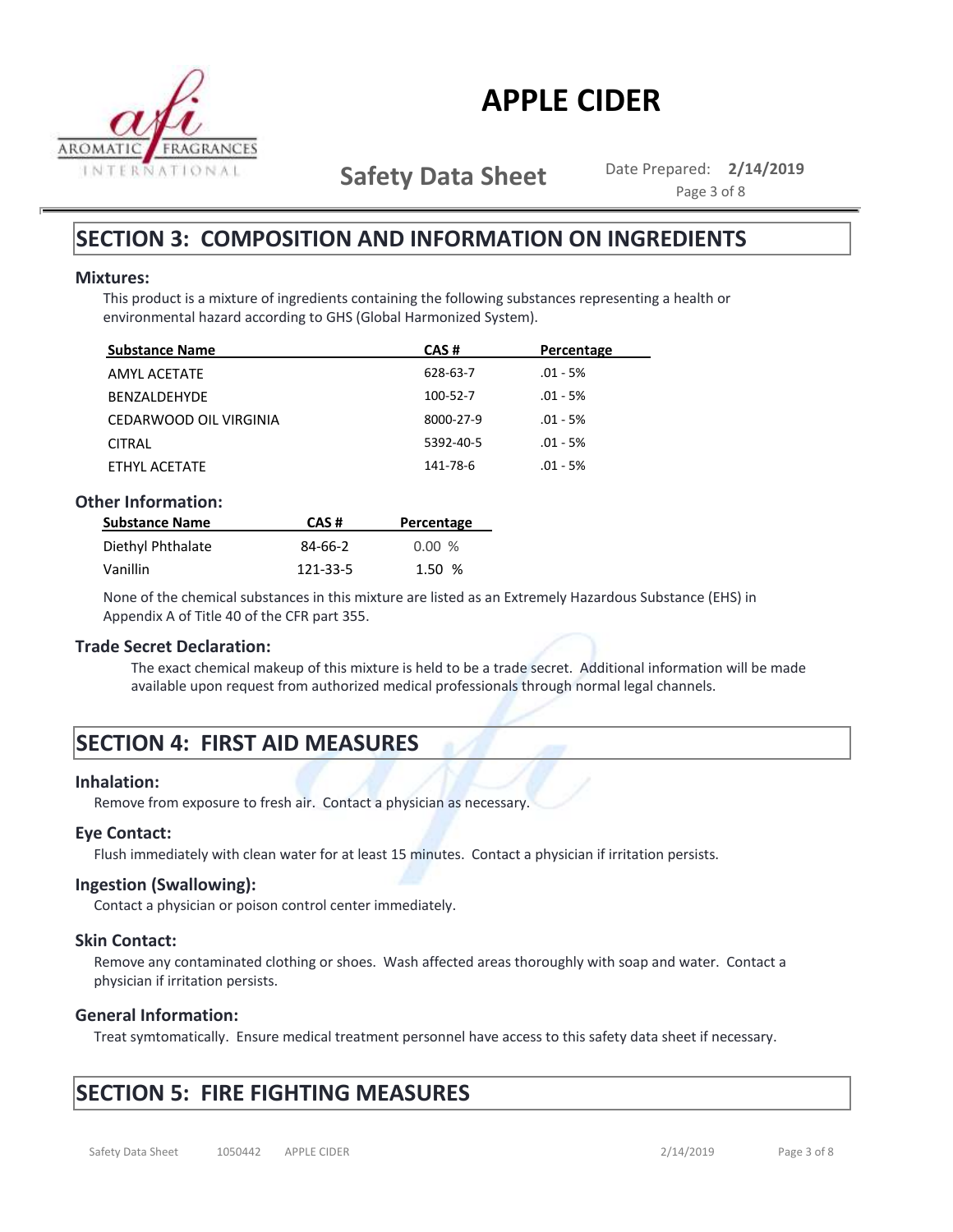

## **Safety Data Sheet** Date Prepared: 2/14/2019

Page 4 of 8

### **Suitable Extinguishing Media:**

Water spray, Carbon dioxide (CO2), foam, or dry chemical or sand.

### **Unsuitable Extinguishing Media:**

Do not use water jet or stream.

### **Fire / Explosion Hazard(s):**

Irritating fumes may be produced at high temperatures. Contain run-off and prevent from entering storm drains, bodies of water, or other environmentally sensative areas.

#### **Special Fire Fighting Instructions:**

Use standard protective equipment incuding self contained breathing apparatus as needed. Remove containers from fire area if this can be done without risk and cool with water spray.

### **SECTION 6: ACCIDENTAL RELEASE MEASURES**

#### **Personal Precautions:**

Remove all sources of ignition.

#### **Methods for cleanup:**

Soak up wth inert absorbent material such as cat litter, sand, or absorbent cloth and dispose of according to local, regional, or national regulations.

### **SECTION 7: HANDLING AND STORAGE**

### **Precautions for Safe Handling:**

Keep away from all sources of ignition. Handle with care. Avoid contact with eyes and prolonged contact with skin. Wash thoroughly after handling.

#### **Storage and Handling Practices:**

Keep containers tightly closed and upright when not in use.. Store in cool, dry, well ventilated spaces, away from sunlight.

### **SECTION 8: EXPOSURE CONTROLS / PERSONAL PROTECTION**

#### **Exposure Parameters:**

No information available

### **Personal Protective Equipment:**

Wear splash resistant safety glasses and chemical resistant gloves. The use of chemical resistant gloves is recommended. Contaminated clothing and shoes should be cleaned before re-using. Acceptable industrial hygiene practices should be maintained.

#### **Respiratory Protection:**

None is generally required however ensure ventilation is adequate. Use exhaust fan if necessary.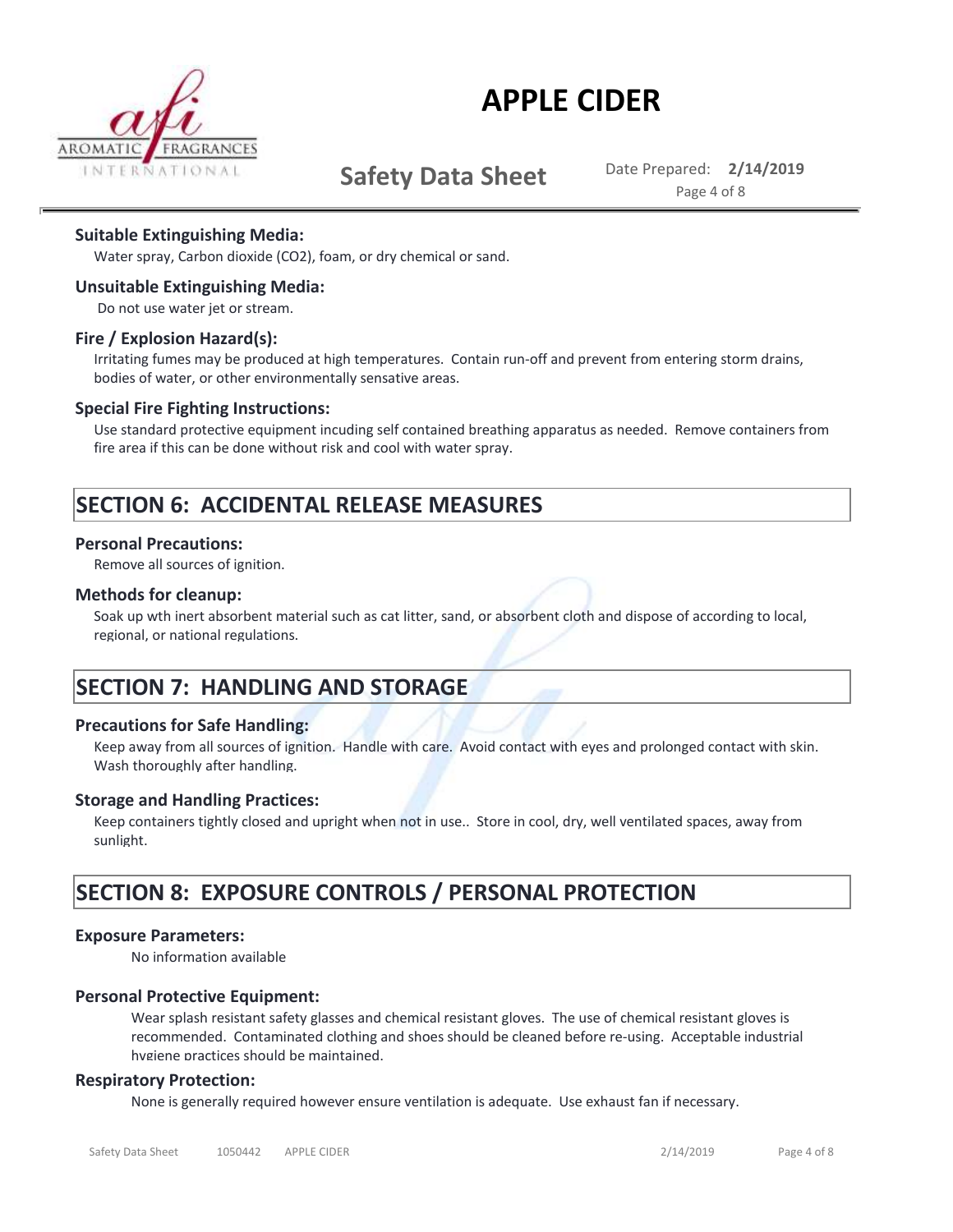

**Safety Data Sheet** Date Prepared: 2/14/2019 Page 5 of 8

## **SECTION 9: PHYSICAL AND CHEMICAL PROPERTIES**

| Liquid                              |  |  |  |
|-------------------------------------|--|--|--|
|                                     |  |  |  |
| Mixture                             |  |  |  |
| 2 Very Pale Yellow to 4 Pale Yellow |  |  |  |
| Characteristic                      |  |  |  |
| No information available            |  |  |  |
| No information available            |  |  |  |
| No information available            |  |  |  |
| No information available            |  |  |  |
| (Degrees F) Closed Cup<br>187       |  |  |  |
| No information available            |  |  |  |
| Not applicable                      |  |  |  |
| No information available            |  |  |  |
| Greater than 1                      |  |  |  |
| No information available            |  |  |  |
| Insoluble                           |  |  |  |
| No information available            |  |  |  |
| No information available            |  |  |  |
| No information available            |  |  |  |
| No information available            |  |  |  |
| 1.4788<br>to 1.4888                 |  |  |  |
| Also refer to Spec Sheet            |  |  |  |
| No information available            |  |  |  |
| No information available            |  |  |  |
| to 0.9740<br>0.9640                 |  |  |  |
|                                     |  |  |  |

## **SECTION 10: STABILITY AND REACTIVITY**

### **Reactivity:**

Product is non-reactive under normal conditions including transport, storage, and use.

### **Stability:**

Stable under normal conditions including transport, storage, and use.

### **Possibility of Hazardous Reactions:**

No dangerous reaction known under normal conditions.

### **Conditions to Avoid:**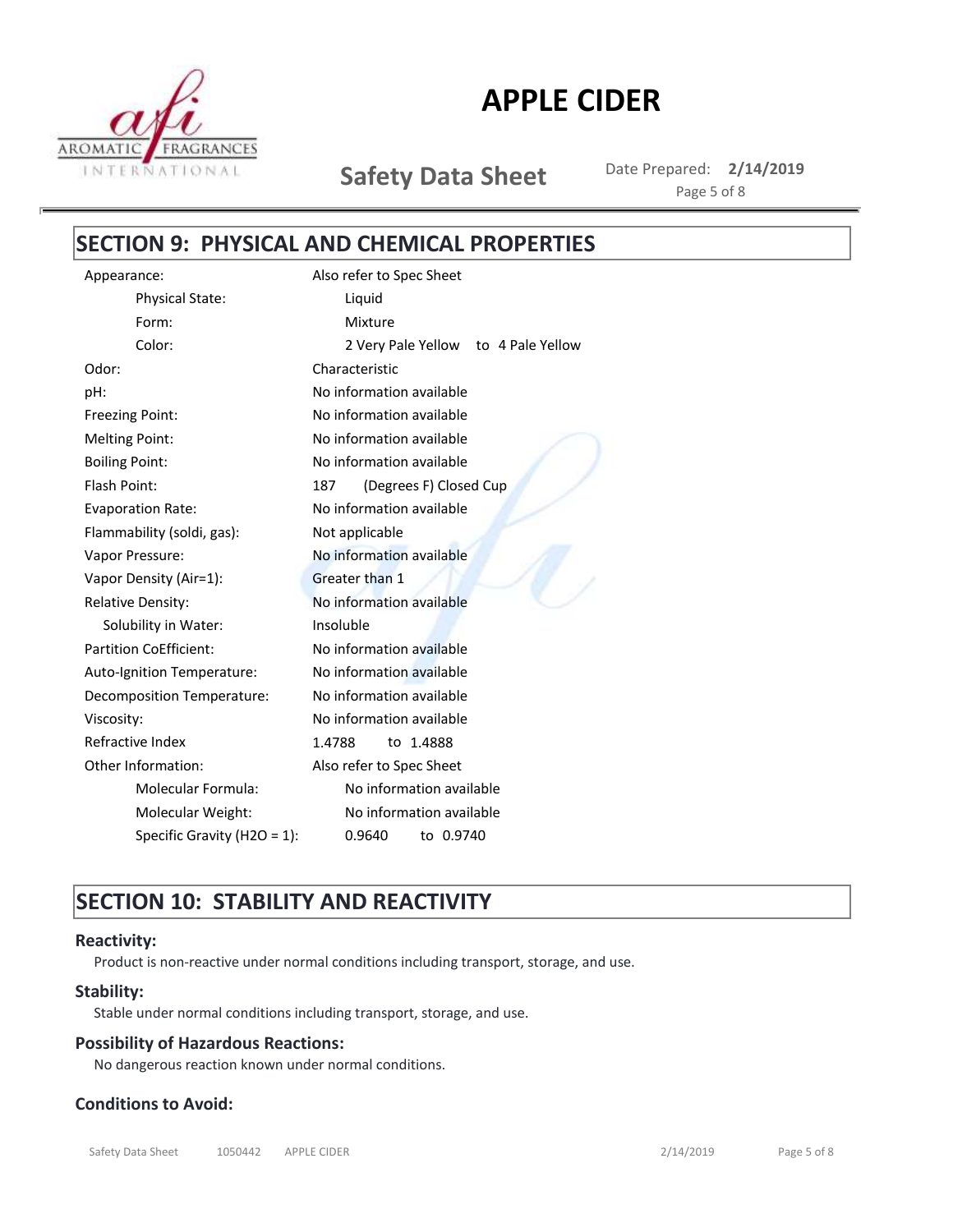

**Conditions to Avoid:**

# **APPLE CIDER**

**Safety Data Sheet** Date Prepared: 2/14/2019

Page 6 of 8

Avoid freezing, excessive temperatures, open flame, and improper storage. Avoid contamination.

## **SECTION 11: TOXICOLOGICAL INFORMATION**

### **Toxicity Data:**

No information available

### **Irritancy of Product:**

This product may be irritating to skin, eyes, and respiratory system.

### **Germ Cell Mutagenicity:**

No information available

### **Reproductive Toxicity Information:**

No specific information is available concerning the effects of this product on the human reproductive system.

## **SECTION 12: ECOLOGICAL INFORMATION**

### **Exotoxicity Effects:**

The environmental effects of this product on aquatic life has not been investigated, however, release may cause long term adverse environmental effects.

### **Persistance and Degradability:**

No information available

### **Bioaccumulative Potential:**

No information available

### **Mobility in Soil:**

No information available

### **Results of PBT and vPvB Assesment:**

No information available

### **Other Adverse Effects:**

No information available

## **SECTION 13: DISPOSAL CONSIDERATIONS**

### **Disposal Instructions:**

Observe all applicable Federal, State, and local regulations regarding disposal.

### **Hazardous Waste Code:**

Non-hazardous waste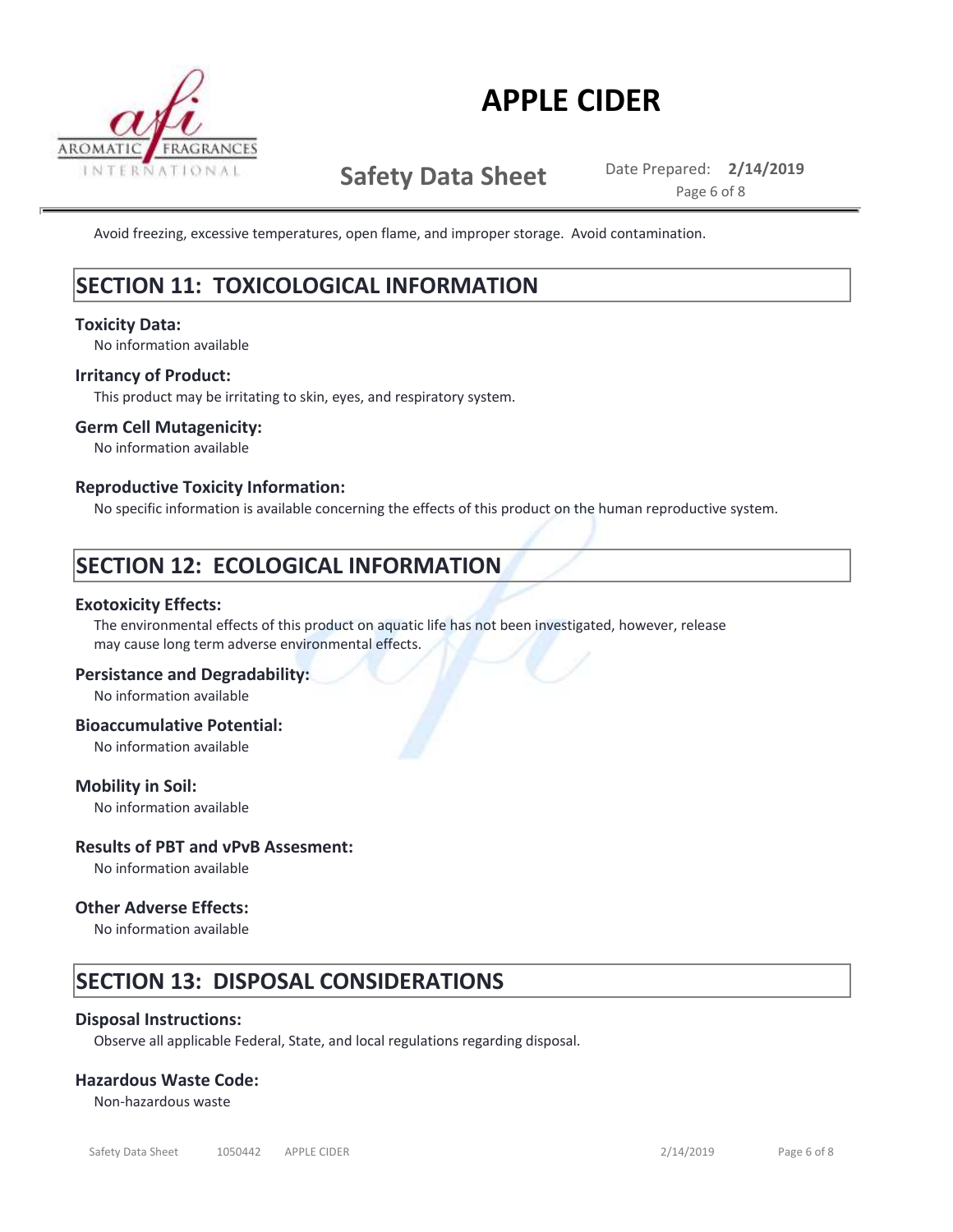

**Safety Data Sheet** Date Prepared: 2/14/2019

Page 7 of 8

### **Contaminated Packaging:**

Recycle where facilities exist.

### **SECTION 14: TRANSPORTATION INFORMATION**

### **DOT U.S. Department of Transportation**

Not regulated as dangerous goods.

### **ADR**

Not regulated as dangerous goods.

- **IATA International Air Transport Association**  Not regulated as dangerous goods.
- **IMDG International Maritime Dangerous Goods**

Not regulated as dangerous goods.

## **SECTION 15: REGULATORY INFORMATION**

### **U.S. Federal Regulations**

CERCLA Hazardous Substance List: Not Listed SARA Reporting Requirements: Not Listed TSCA Inventory Status Components are listed or exempt

### **U.S. State Regulations**

California Proposition 65: No information available

### **Canadian Regulations**

DSL Inventory Status: No information available<br>Other Canadian Regulations: Not Listed Other Canadian Regulations:

## **SECTION 16: OTHER INFORMATION**

### **Document Information**

Issue Date: **2/14/2019**

### **NFPA**